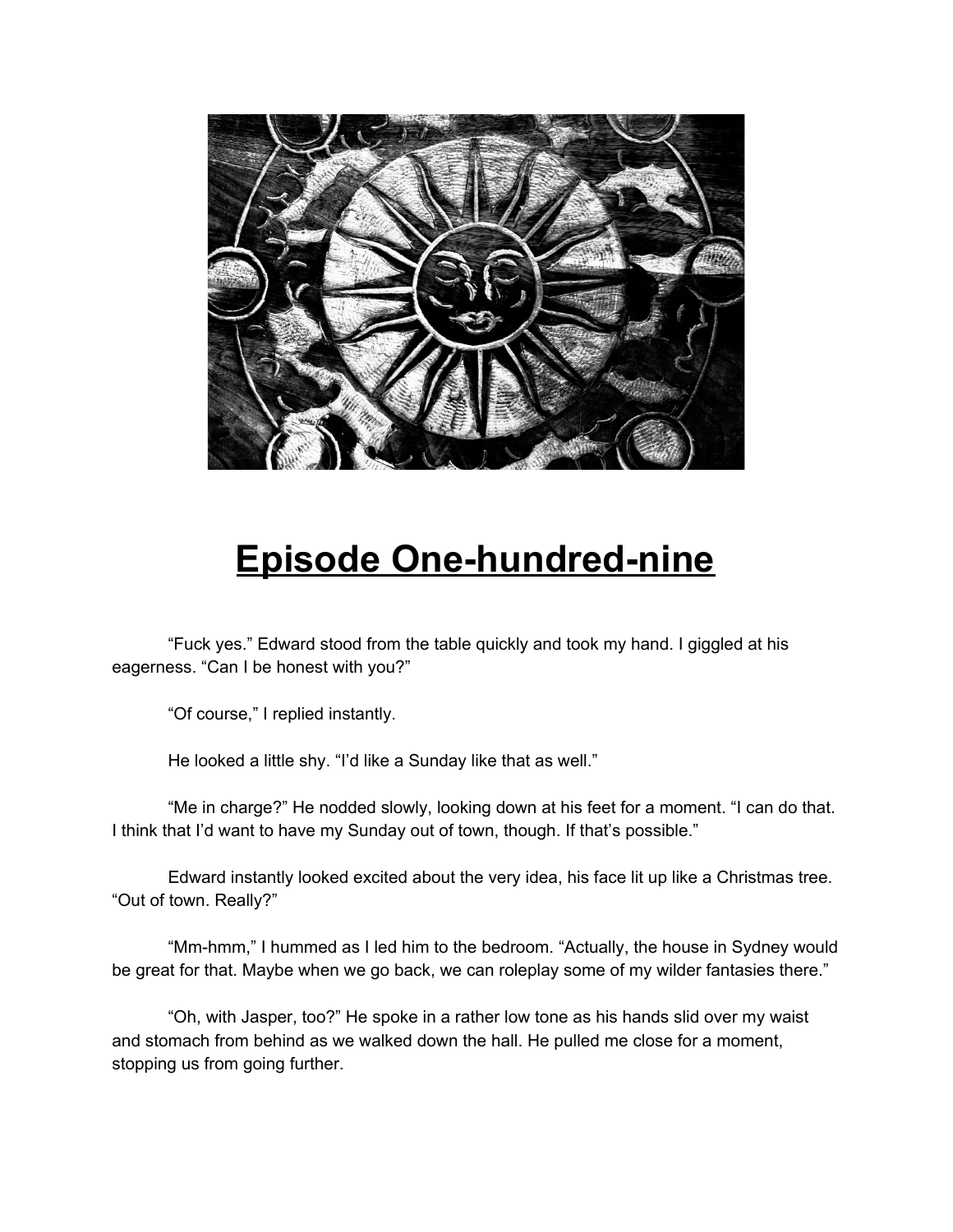"Yes, please. Mm," I murmured as I considered all the possibilities if I had time to prepare. "I would love being your little sex slave for a weekend there, too. We could take turns at who is in charge."

"Would you like for us to both be or for the two of you to be submissive together?" He questioned as he pushed me against the wall in the hallway. "I suppose there is a bunch of different combinations that we could try."

His hand slowly skimmed across my belly just under my breast. My breath caught in my throat. "Well, that idea just wildly turned me on," I told him as he began to kiss my neck. "Holy fuck. A weekend with Jasper in charge. Oh, my god. The things that man would do to us."

He slowly dragged his nose over my jaw. "And here I thought that you'd like a weekend with you dominating us."

"Oooo…" I drew out. His hand groped at my breast through my shirt suddenly, roughly. My head fell back as my eyes sank shut. "Oh, yes. How would you like that to go?"

For a moment, he kissed my temple. His lips lingered there with his nose in my hair. "I've fantasized about us going somewhere no one knows us. A city across the world, maybe. The three of us going out, as we did in Sydney, at the club. I want to flirt like that, but I want it to go further."

I couldn't help but giggle. "You love to say that you're not that person in the videos, but Eddie is an exhibitionist, and so are you, Edward," I purposefully said his name. I turned my head to kiss his cheek lightly as my hands smoothed up his chest. "So you want to fuck us in some semi-public place, but somewhere no one knows us, just in case. I guess that I should have seen that coming."

"Seriously," he snickered in embarrassment at himself. "Sadly, true. Fine, I'll admit it. I am. I've been trying to find ways around it but, yes. That's what I want. I want to fuck you outside, and I want the small chance that we'll get caught. I know it's risky and stupid. God, the other day, when we did that scene in front of everyone…"

He lifted me up against the wall as he had done in front of the cameras. Edward was fully hard this time. We kissed for a long moment, my fingers in his lovely thick hair.

"I know, I could feel it. I loved it, too," I admitted.

He chuckled just a bit. "I think that's part of the reason that I am so attracted to you. How… Unshy, you are."

"Slutty. The word you're looking for is slutty," I stated sarcastically.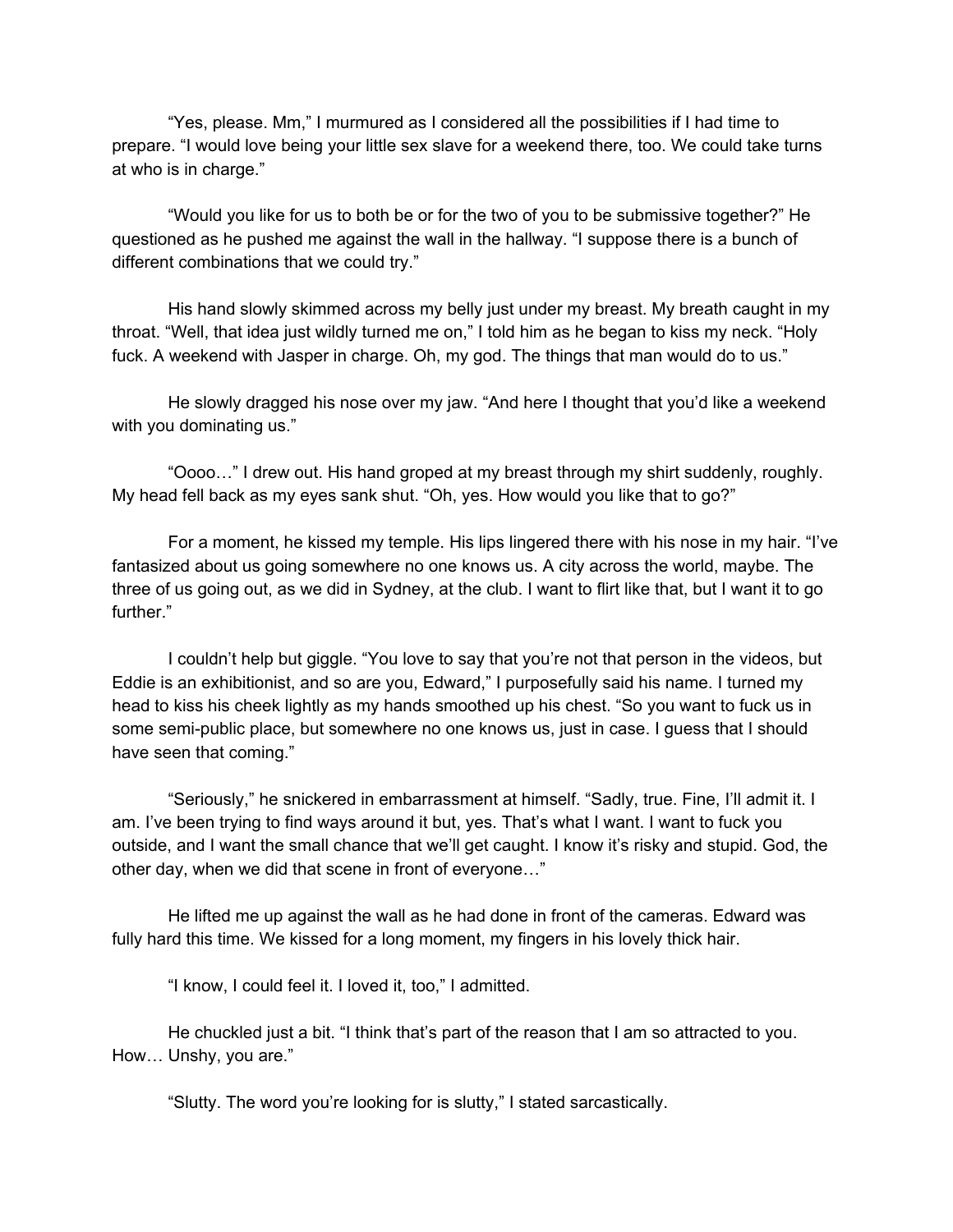His teeth moved across my ear. "Do you want me to call you a slut, love?"

"Um, yeah?" I laughed in answer. I couldn't help it.

"Oh, okay," he laughed as well, kissing my neck. "I don't think that you are one, though," Edward quickly clarified as if that was even a concern of mine.

"I know! That's part of the reason that it's so hot. Really, I love that you're a feminist."

"Do you want to be my dirty little slut?" Edward asked in an incredibly sexy voice.

I let out an involuntary giggle and full-body shudder. "Oh, my god. Yes, please," I laughed again despite myself, too turned on and embarrassed to control it. Purposefully, he started to walk us towards the bedroom while carrying me. Once we were inside, he put me on my feet.

We began to kiss once more, his hands sliding all over my back. They would dip down to my ass, squeezing it tightly before moving back up into my hair. His fingers slid into my leggings and panties from behind.

"You are so wet. Wow." His hand tightened around my cheek. "Does talking about such naughty things make you feel like a slut?" I could only nod. "I can tell that it does. It's going to taste so good when I lick you right there." His fingers slid lower and pressed inside of me. My knees gave out, but he was holding me, and it merely pushed me more into his hand.

"Edward," I moaned his name. "I love it when you eat me so much. It's so fucking good. I enjoy doing it, but you make me feel like I'm the best thing that you've ever tasted."

He turned me around, pulling my back to his chest. His fingers slid to the front and quickly found my clit. He rubbed it furiously, surprising me. Gasping, my knees promptly gave out once more. Thankfully he was still holding me up.

"That's because you are. And do you really like eating pussy?" He asked as his lips moved over my throat.

"Yes," I giggled before turning my face to the side and giving him a little kiss on the cheek. "It's been a while, though, and I don't think that I'm a quarter as good at it as you are it."

"I'd love to watch you do that one day," he whispered into my ear. "Jasper and I have talked about it."

I laughed despite myself again. "You've talked about watching me with another woman?"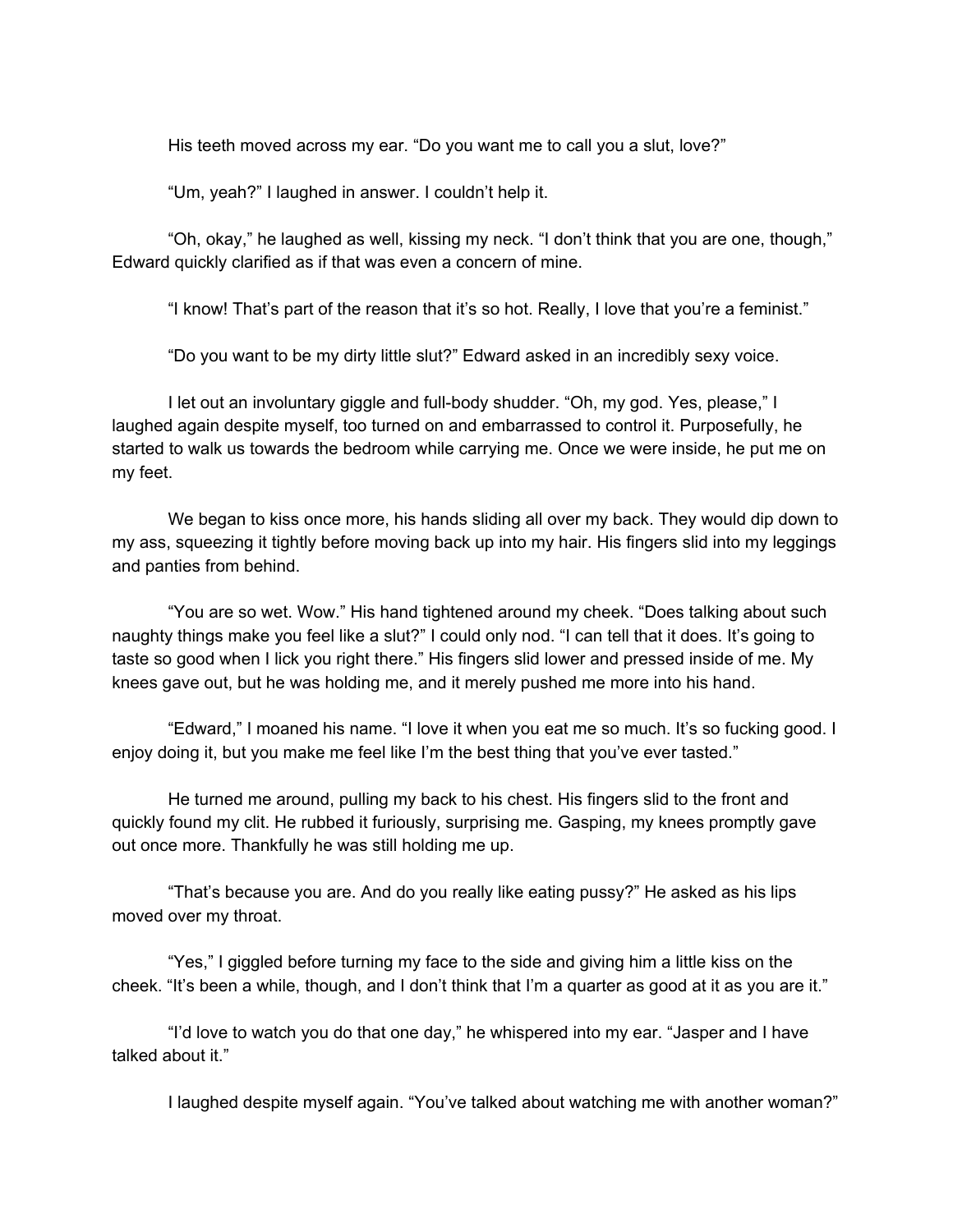"Yes," he replied simply.

I looked at him over my shoulder. "So, we're just going to fuck everyone now?" I jokingly inquired.

"Obviously not," he snorted as he shook his head. Edward pulled his fingers from my panties and brought them to his lips to taste before bringing them to mine. His eyes watched as I sucked on them lightly. "We were actually talking about someone in particular."

That wasn't hard for me to figure out. "Alice?" I smirked. He hummed in response. "I've thought about it as well," I admitted.

"Is it weird that she's sort of your sister?"

Shrugging, I shook my head. "She's not really. Lettie was just my guardian. She never officially adopted me so that she could get money from the state to help take care of me. Honestly, Alice was my first crush and my first sexual experience. We may call each other sisters, but it's never been that sort of relationship. Really, I think she finds it dirty and enjoys it."

"Wait…" He paused, furrowing his brow. "I thought your first time was with the guy on the roof?"

"That's when I lost my virginity. Alice and I started fooling around right before. With kissing, then a little touching, kissing other places." I slid my hand down behind me, gripping his erection through his pants. "I was very disappointed with my first time because all the other stuff that I had been doing was great with her. As it turns out, lesbians give you very high expectations. No matter who we dated in school, we kept on fucking around with each other. I was a terrible girlfriend back then."

"Is she a lesbian?"

"Ehhhh…" I drew out. "I don't think that she knows. She likes sex and cuddling with women and wants to be dominated and legit beaten by men. A black and blue beaten. She wants pain. But I don't think that she wants a relationship with either. Honestly, she wants what we had in New York. Me living there and taking care of her with occasionally someone coming by to fuck us both." I laughed awkwardly, leaning my head back against his shoulder. "That would be her ideal. A cuddly companion who demands no sex and cooks for her."

Edward chuckled. "Actually, I can see you both liking that," he joked, pulling my hair away from my shoulder to kiss there. "Alright, Ladies, I'm here for your weekly fucking…"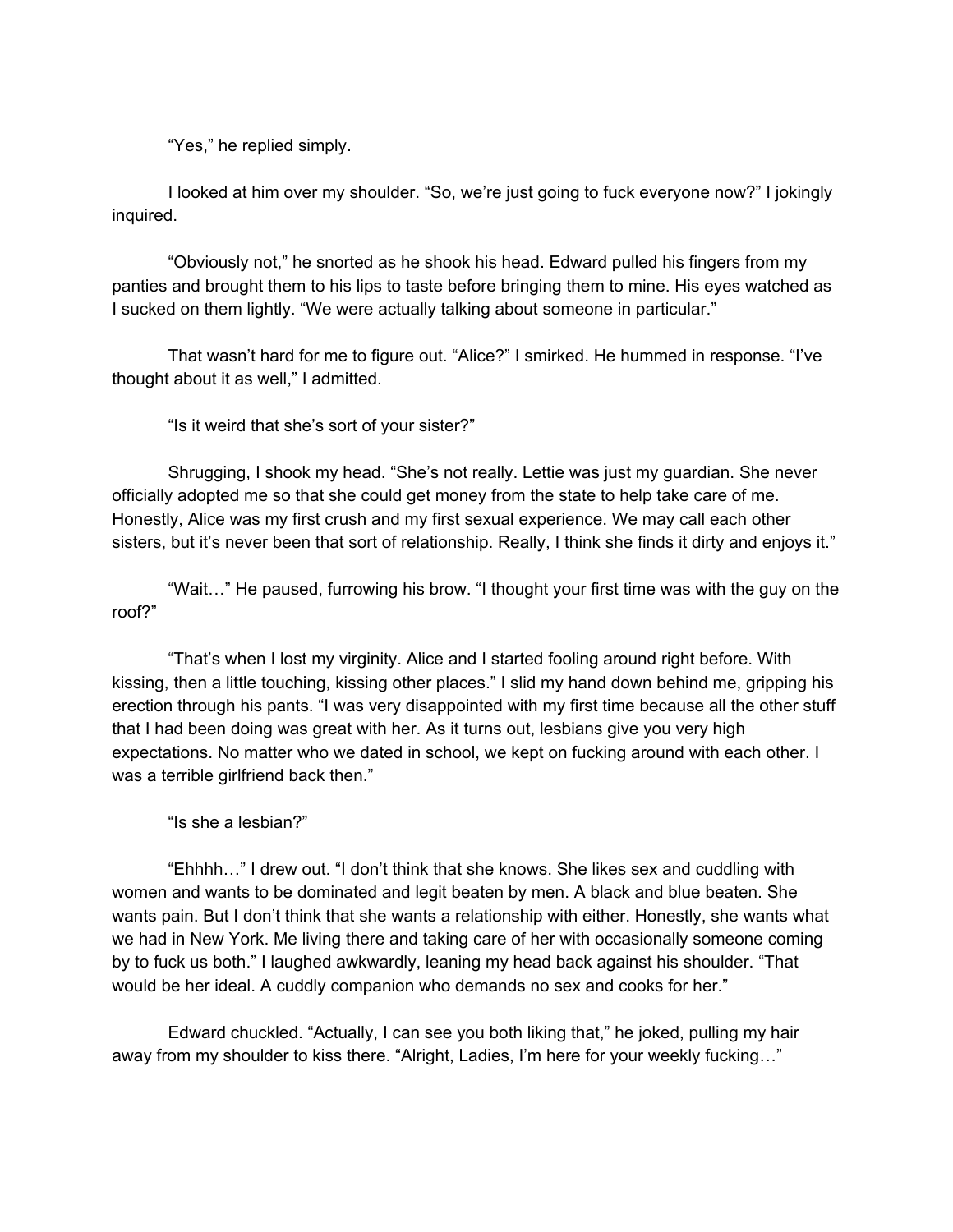"Um," I laughed, wanting to argue right away. "I have a problem with this!" Snorting at my response, he picked me up by the waist and threw me onto the bed playfully. I flopped back with my arms above my head. "I would need you to fuck me a lot more often than that. Every other day, at least. But I'd prefer daily."

He took off his shirt and tossed it to the side before reaching forward to rip my leggings down along with my panties. I threw my shirt off for him. Edward then grabbed my ankle and dragged me towards the end of the bed so that my knees were hanging off the edge of the mattress.

"I'll fuck you anytime you want," he promised seductively.

"If we did it every time that I wanted, you'd never get any work done," I replied, sitting up on my elbows as I watched him kneel at the end of the bed between my legs.

"Oh, you have no idea," he muttered as he began to kiss my thighs. I ran my fingers through his hair, watching him with my lip between my teeth. I spread my legs wider for him. "My goal in life is to be rich enough so that I can spend the rest of my days being able to fuck you whenever I want in new and exotic locations."

And then he began to eat me like he was starving.

"I like your goals," I moaned. "I think that you're almost there." I meant that in more ways than one. "Mm, use your teeth. Oh fuck, yes, like that," I groaned as he bit into my clit very gently before letting his tongue move over it. "I don't know what's better, this or listening to you talk." I sighed, leaning my head back with both hands woven into his pretty red hair. It was still noticeably lighter from being in the sun so much, and his freckles on his shoulders were much darker than before.

"I love how much you stroke my ego," Edward murmured, glancing up at me before dipping his tongue deep inside of me.

"Your ego isn't the only thing that you like me to stroke," I stated sarcastically, smiling and happily enjoying his attention as well as our fun banter. He bit my thigh harder, making me jerk and laugh. "I have a feeling that I'll be doing a lot of that on Sunday."

His fingers pressed inside of me just as he pecked kisses along my wet lips. "Actually, what you'll mostly be doing is bending over and taking it," he countered boldly before hitching my thigh over his shoulder and diving back in. I fell back against the mattress, moaning loudly.

"And what is it, exactly?" I continued to tease. I liked egging him on. He was entertaining like this. And I longed for whatever he was willing to give me.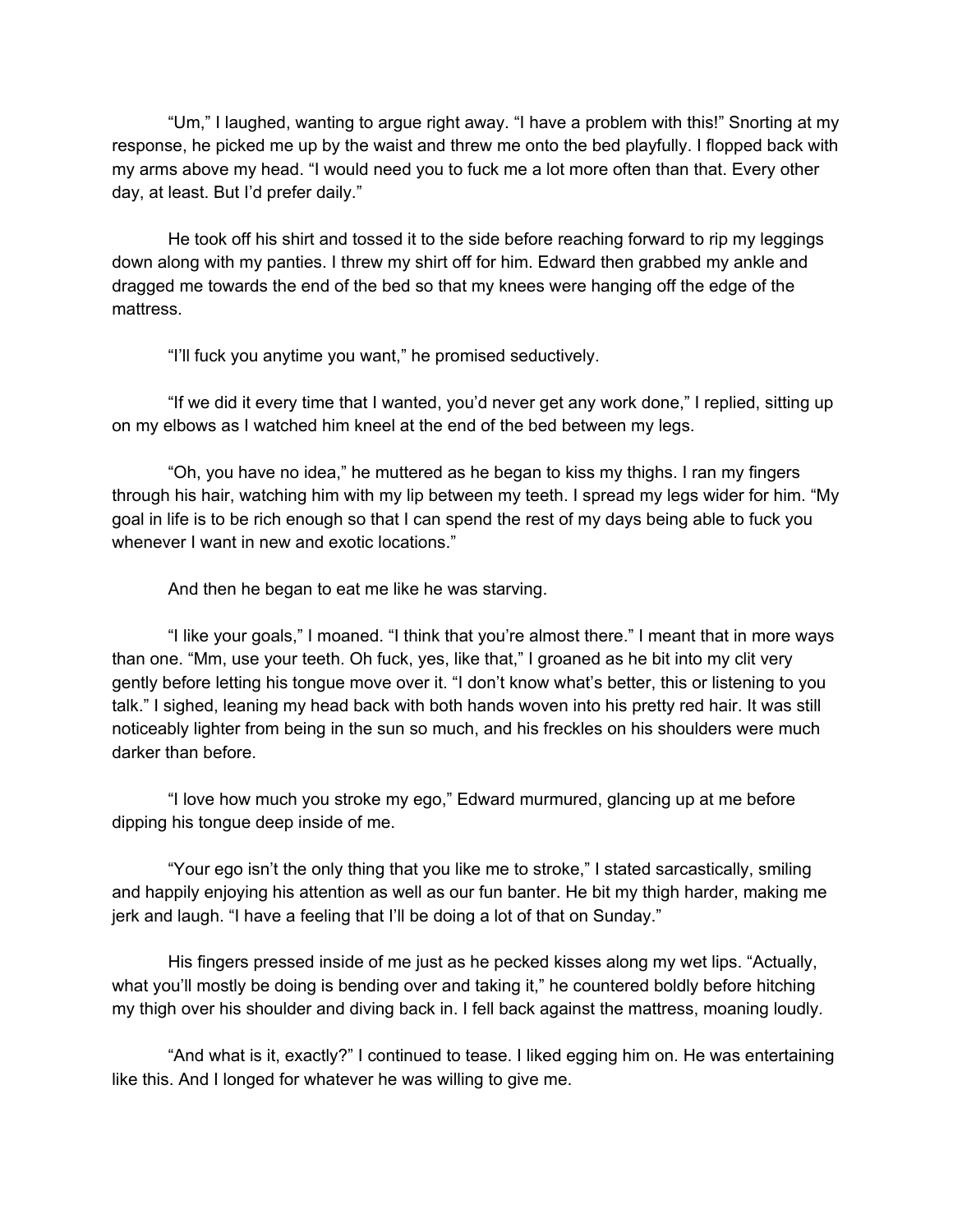"Whatever the fuck I want it to be." He pressed another finger inside. My head lolled to the side, and I rolled my hips towards him. "I'll fuck you with whatever I want, however I want to, because you're mine." He kissed between my legs again. "Tell me that you're mine."

"Edward, I'm yours," I breathed.

He curled his fingers upwards, pressing deeper at a different angle. "And this is mine," he whispered before dragging his tongue over my clit. "I will play with it however I want."

"Yes, sir. It's yours," I moaned, tugging on his hair as my hips twisted in time with his movement. I was already starting to tighten and get close, and he could feel it, too. His fingers pressed in harder, his other hand resting on the flat of my stomach to hold me in place. Moaning at my taste when I came, he made my body shake. He slowly and carefully removed them and slid his tongue where they had been. "Edward," I gasped his name, my legs violently jerking as he pushed my limits as far as he could.

When he finally pulled away, I was panting and heaving. My body was warm and relaxed. I watched him with a smile as he stood from the bed and began to take off his clothes quickly. He was smirking to himself, smug about how well the evening was going.

"I like having my legs over your shoulder like that," I told him in a stupid little lighthearted giggle. "I'm scared that one day, you're going to do too good of a job, and I'm going to kick you in the spine on accident."

He grabbed both my thighs as he knelt on the bed, pulling them up so that they were around his hips. "Baby, if I can do that good of a job, I'll happily wear that bruise." He smirked down at me confidently, his erection brushing against me. It felt amazing, and my eyes rolled into the back of my head.

I rubbed my lower body against him with my arms above my head, and my eyes closed. "I want you to cum on me."

"Oh, really?" he chuckled, leaning down so that he could kiss my neck.

"Yeah. I want you to pull out and cum all over my tits," I told him with a naughty smirk of my own as assertively as I could. I felt him slowly slide into me, making me gasp in pleasure. "Do you want to cum all over my chest?" I asked as I dragged my nails down his spine. My legs wrapped loosely around his waist to pull him closer.

"I do. And all over your ass, too," he whispered dirtily in my ear. "Mm, I can feel it every time I say something that you like." Edward smiled against my cheek, his hips thrusting in a slow, perfect beat. They rocked and swirled, rubbing me in all the right ways.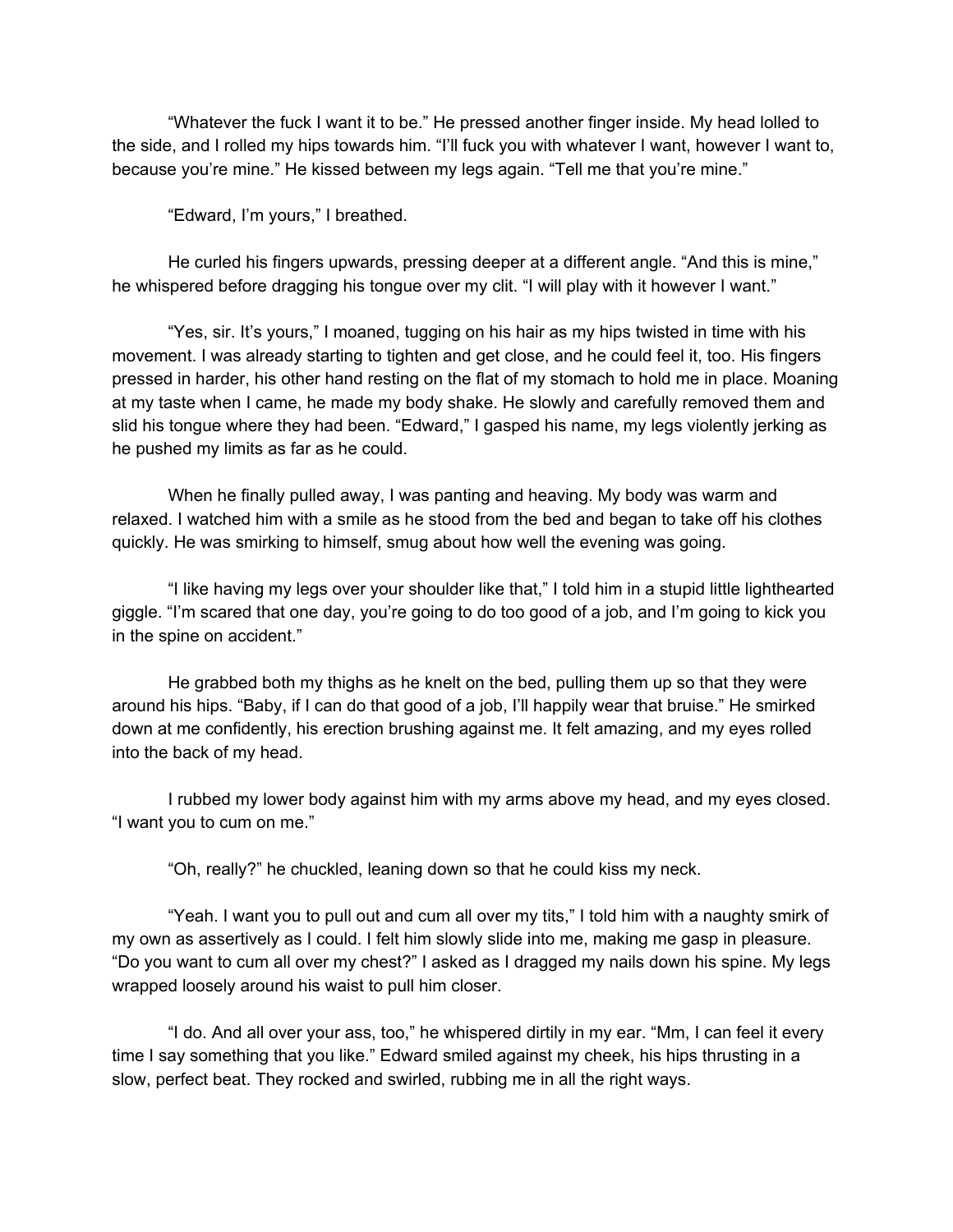"Don't stop," I whimpered, just holding on for dear life.

"I can't wait until I can taste Jasper inside of you."

I came stupidly hard, much to my surprise, at his words and intense fucking. My nails sunk into his shoulders, my back arching up towards his body. Edward kissed me furiously, letting my orgasm slow before he pulled out. He began to rub himself, his eyes focused on me hotly.

"Do you want him to cum in me?" I asked, watching him masturbate. I slid my hands over my breasts in a way that I knew he liked. "Do you want to taste our boyfriend inside of me? I'd love it if he fucked me hard and then I got to sit on your face."

"Goddamn," he moaned as he came on my breasts. His eyes closed tightly as he took a deep breath.

"So, that's something we're definitely doing," I told him in a giggle, my arms stretched out over my head again with a little smile. I felt so incredibly relaxed that I considered putting it down in my journal.

Edward pushed his hair away from his forehead, panting softly. His grin grew crooked to one side, his head tilting the other way. "Damn, you're sexy as fuck right now. I don't suppose that I can take a picture of you like this to send to him?"

"Of course you can," I smiled innocently as I batted my eyelashes.

"Sometimes," he began as he pulled his phone from his pocket in his pants on the floor, "I really want to high-five you for the things we do because you're legitimately my best friend, maybe even more so than Jasper now. But then I realize that's very immature, and you may stop doing those things to me." He took a quick picture. "And I realize that you did the other day, but you were joking."

I laughed. "Aw, sweetheart, it is immature, but so am I. So, I'll still high-five you. You just gotta earn it, though."

"I know that you're joking still, but what would earn a high five?" He pointed the camera at me as he spoke.

Shifting a little to the side, the sheets crinkled as I focused on his phone. "Are you filming me with cum on my boobs?" I questioned playfully. "You said a picture."

"Yup," he replied unapologetically. "What sex thing would earn a high-five?"